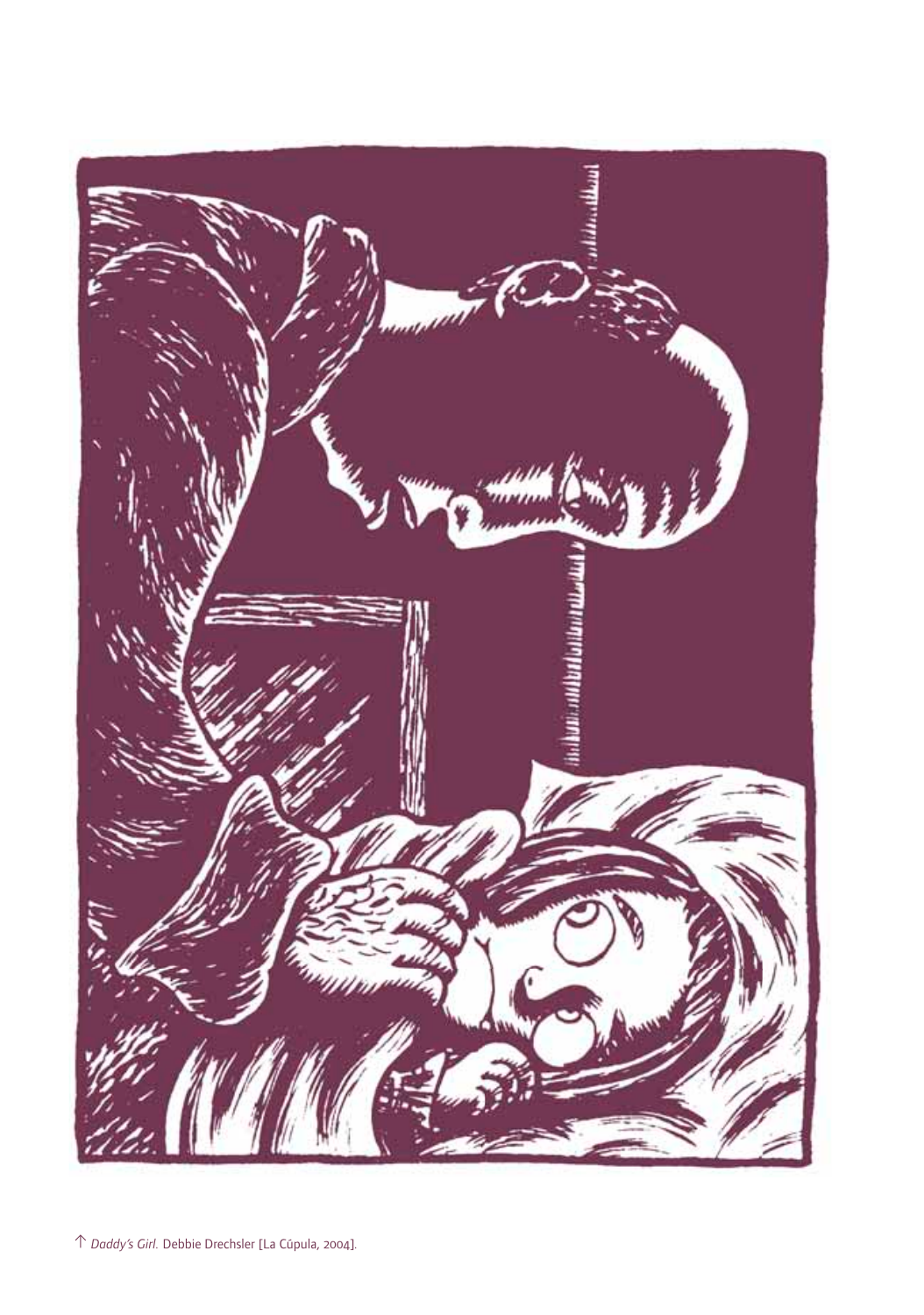## **Women, spaces and comics: those sharp shadows**

In the last decade or so, a large number of comics by women from around the world have appeared on the Spanish graphic novel market. This means that after many years we are now in a position to make an analysis of the focus of women writers, the stories they choose and the way they draw.

Here we want to examine just a few of the many graphic novels that have been published. analysing the spaces in which some of the more personal and creative work takes place. We hope that this will give a clearer understanding of the way some of the most original women artists are thinking, but more importantly, the direction they are taking. We will study their *mises-enscene* and situations and the real and symbolic spaces that appear, but in particular we want to see the angle from which they are looking and recording their ideas, and the light under which they do so.

Taken in chronological order', the comics analysed here encompass different writers, ages, origins and themes. However, they have two things in common: they have all been translated into Spanish and none of them is in full colour. The use of the traditional system of black and white comic strips offers a chance to examine in

greater depth this world of light and shadow we want to analyse.

The first comic we will analyse is My New *York Diary* (1993)<sup>2</sup> the work that brought its author, the Canadian Julie Doucet (1965), to the public's attention. The work is in the best underground tradition and tells the trials and tribulations of a young woman trying to realise her vocation, drawing for a living in New York city. Doucet's New York is a dirty, chaotic and unbalanced city that appears disturbing and threatening; one in which women are especially vulnerable to sexual and emotional abuse. The rooms, the enclosed spaces, are even more chaotic and stifling, and the author is depicted as being on the verge of an emotional and nervous breakdown as the result of stress, a difficult relationship and drug abuse. The result is a graphic novel containing multicoloured strips and very intense strokes and Doucet's use of black and white comes close to expressionist etchings. However overwhelming or disturbing it might at first appear, *Diary* does not make for difficult reading, because its intimate, honest, self-critical and ironic tone with its light touch of humour and the optimistic finale lighten up the atmosphere. Significantly, the last story, when the narrator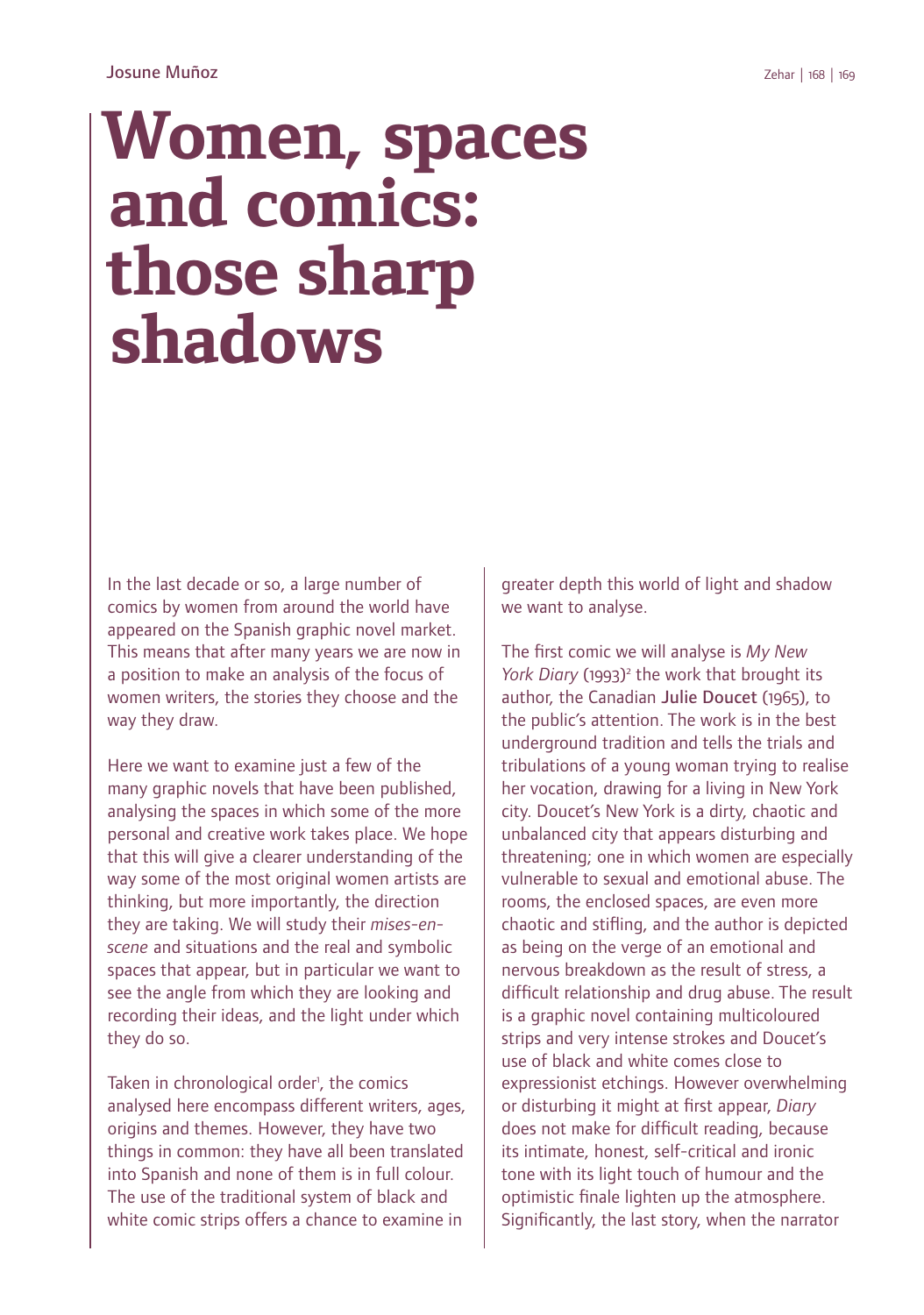decides to leave the city after dumping her partner, is the most ordered and light-filled of any.

*My New York Diary*, which is an account of a maturing process, is a reminder that such processes are always more difficult for women, who are much more exposed and vulnerable; yet it also reflects women's ability to overcome such problems and emerge victorious.

Structured as short stories that were published during the 1990s, the striking but delicate comic book *Daddy's Girl* (1996)3 by American artist Debbie Drechsler (1953) focuses directly on the theme of incestuous sexual abuse. It is a shadowy subject which no society has yet chosen to illuminate and act upon as firmly as its extreme gravity merits. Because these events tend to occur within the impenetrable area of the private family home, it is these indoor spaces that we see most in her work. Once again the pictures have the texture of an etching. They are dark and stifling, and the combination of an apparently childlike stroke with the extreme detail very aptly transmits the feeling of menace, the fear, the anguish and the trauma the heroine experiences in her day-to-day life; it is clear proof that, contrary to popular opinion, the home is often the most dangerous and threatening of all places for women.

In her next work, *The Summer of Love* (2002)4 the heroine has grown up and has moved to a new town. New house, new friends, new places... High school, gym, playground, bars, parties... the author focuses on her difficulty in adapting to the change and her intense and contradictory mood swings. In doing so, she brings in a personal technique: she adds russet and green to the traditional black and white for the shading and background in the different scenes. As well as effectively reflecting the ever-changing, sometimes cruel, insecure and uncomfortable world of adolescence (magnificently represented by the metaphor of the forest surrounding the house), by using coloured shadows, she manages

very successfully to reflect how her emotional state modifies the way she experiences certain moments and spaces.

*A Child's Life and Other Stories* (1998)5 and *The Diary of a Teenage Girl: An Account in*  Words and Pictures (2002)<sup>6</sup>, both by American writer Phoebe Gloeckner (1960), share many of the features of the other works we have been examining. Once again, the aesthetic is that of the 1970s underground comics and the theme is autobiographical. While the first of the two books is structured in the form of short stories, the second is a diary. Again, childhood, adolescence, alcohol, drugs and sex are all part of the backdrop. Gloeckner skilfully denounces the emotional abandonment and sexual abuse suffered by many girls who grew up during the «sexual revolution» through the sordid realism of her illustrations. And once again, it is the account of a process of maturity that it is achieved even in the most traumatic and shadowy of circumstances.

Most of these features can also be found in the famous *Persepolis* (2000)7 by Iranian artist Marjane Satrapi (1969). Rewarded more for its subject matter than for its expressive but unelaborate illustrations –although these do gain in quality as the narrative progresses– it is worth highlighting her successful use of black and white, and the novel way she resorts to images and techniques from traditional Persian artistic culture. In a clear attempt to reflect and denounce the black shadow that Islamic fundamentalism has cast across Iran in general and Iranian women in particular, Satrapi uses black for the background to many of the frames, especially the interiors. She repeats the technique even in the third volume of the series, when the narrator moves to Europe; in this case however, it is employed to express the feeling of loss, alienation and hostility she experienced in Austria, in Vienna, which she depicts as being cold and dark.

The great success and influence of *Persepolis* has helped normalise the theme of the female autobiography in non-western countries. In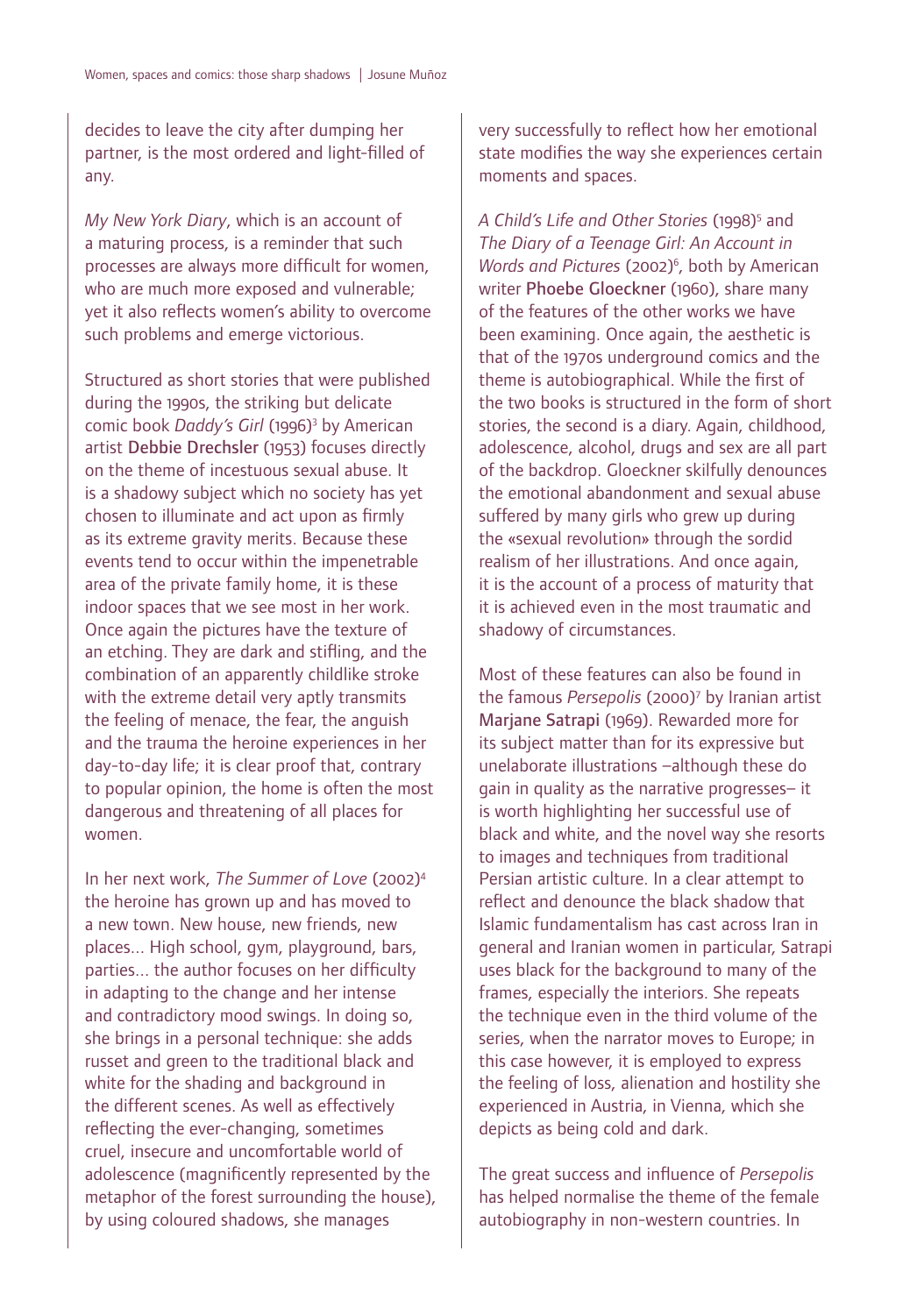

EN UNA OCASIÓN, MI PADRE CASI LLEGA A LAS MANOS CON UNA INVITADA QUE VINO A CENAR, DISCUTIENDO SOBRE SI UN RETAZO DE BORDADO ERA DE COLOR FUCSIA O MAGENTA.

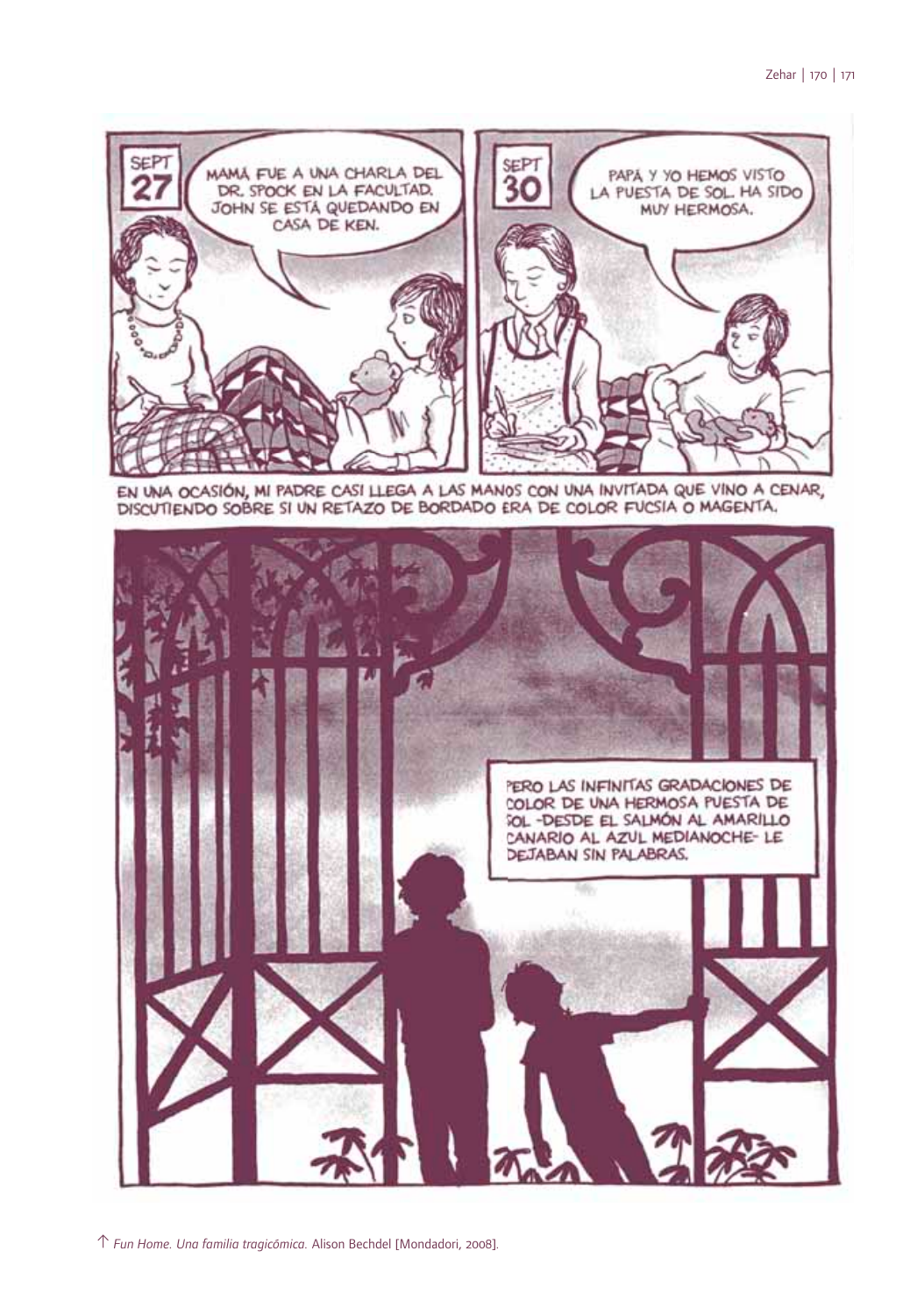her *Le Jeu Des Hirondelles* (2007)8 , with its much more elaborate and complex illustrations, the Lebanese artist Zeina Abirached (1981) manages to reproduce the stifling atmosphere and the anguish of a population trapped where they are by air raids through blacking in the backgrounds in the interiors and by repeating images. Korean artist Kim Eun-Sung (1965) in *My Mother's Story* (2008)9 tells the story of a woman's simple life, which is at the same time a recreation of a united Korea that now only exists in the memory of its survivors. She does so by using dark interiors and simple images. Another recent publication is *Nylon*  Road (2006)<sup>10</sup> by the Iranian Parsua Bashi (1966). Although it repeats Satrapi's theme, it approaches it directly from memory. This may be the reason that Bashi has chosen a sepia tone as a background for her grey and white illustrations.

All the graphic novels we have discussed so far –recognised by their authors as being autobiographic– have been conceived, selected, organised and prepared from memory. In the next comic we want to look at, however, the author drew the strips for therapy and to give vent to her emotions, and initially had no intention of publishing them. «The drawings dodged my thoughts and went straight to the truth (...) the truth always shines a light on the dark places: that's what makes the shadows so sharp», in the words of Rosalind B. Penfold, the author of the comic *Dragonslippers. This is what an abusive relationship looks like*   $(2005)$ <sup>n</sup>. What makes Penfold's drawings so striking is the light they shine on the vast, dense shadow of abuse, showing us, through pictures, the devastating effect it has on the psyche, life and everyday events of those who suffer it. Presented in the form of a confession, the graphic novel starts by asking the reader to hold a light while the author searches the basement for the box where she keeps the drawings that will eventually become her diary of the process. In this symbolic way, she begins a visual narrative that operates in the most intimate spaces: The car, the house, the bedrooms, the bed... but also the diary, the

body, and especially, the mind of an abused woman. Penfold's graphic novel is magnificent for several reasons, especially because it has the capacity to record immediacy throughout the process. Her drawings are simple and surprisingly expressive, capable of capturing in a few quick brush strokes all the complex and nuanced world of a relationship of this kind; fear, anxiety, pain, disorientation, uncertainty, obsession... the nightmare of the abused woman; and indifference, anger, contempt, violence, obsession... the maelstrom of the abuser. *Dragonslippers* also contains some very effective narrative features, particularly the decisive moments and means in the transformation of both characters. At the most traumatic and painful moments, the author inverts the colours, drawing what seems to be the negative of the original, a dark place.

After a long and painful journey back to health, the author, with the help of her therapist, was able to put this true and sincere account together and publish it. Although it has been translated into a host of languages we feel the book is still not as well known as it should be; it is a magnificent text for anyone wanting a personal, profound and educational look at this obscure and tragic social phenomenon.

In 2006, the American artist Alison Bechdel, known for her humorous comic strips on all things lesbian, (1960) published *Fun Home*: *A Family Tragicomic*<sup>12</sup>*.* As the title suggests, this is another family story. Throughout this article we have stressed the importance and attention given by the authors to the private, intimate spaces of the home. In this work, however, the home, the obsessively tidied and decorated Victorian home, is not just the setting; by its very nature, it is another character in the story. Bought in a dilapidated state by the father, the house ends up becoming more of a museum than a place to live and work, for it doubles as a funeral home. This beautiful but chilly backdrop leaves its mark on family life. Bechdel situates her childhood and teenage years among the sophisticated furniture, the lamps, the salons and the gardens, she looks back at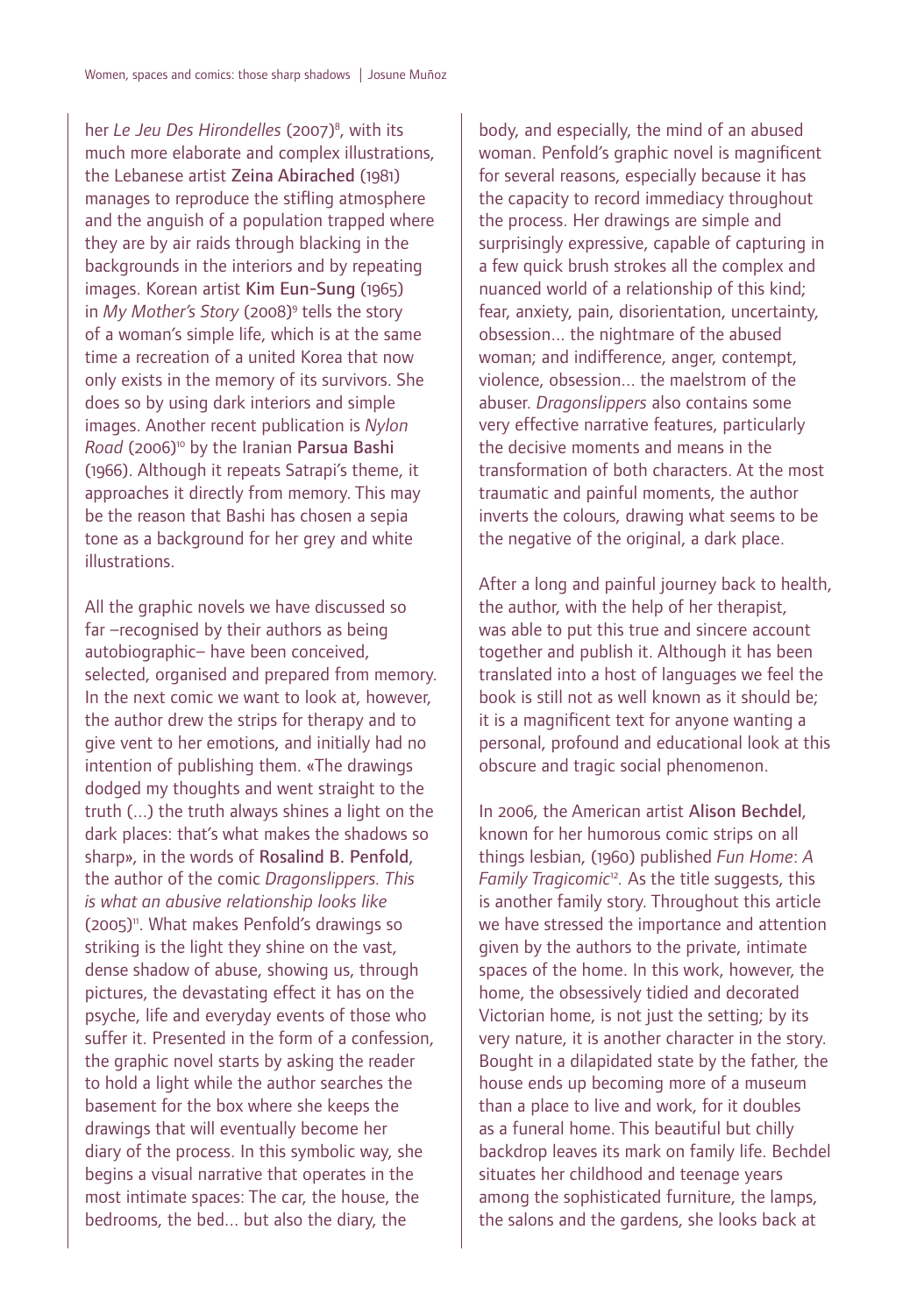the complex and tormented personality of her father and the ambiguous relationship between the two, both homosexual. Trying to understand his possible suicide, the author engages in a continuous exercise of telling, and reviewing and reflecting on the story told. *Fun Home* is a highly elaborate work and it dazzles the reader in many ways: for the graphic virtuosity of its author, a consummate draughtswoman; for her narrative techniques which in our opinion will bolster the development of the graphic novel and herald a magnificent future for this young literary genre. Full of metaliterature and hypertext, literature is omnipresent in the relationship between father and daughter but the contribution of the multiple details and nuances provided by the outstanding images produces a complex novel whose appeal is as unusual as the artist's use of blue water-colours for shading and backgrounds.

The career of French artist Aude Picault (1979) is reminiscent of Bechdel's: having produced much lighter and more humorous works13, in 2006 she released *Papa*14, a short graphic novel on the process of coming to terms with her father's suicide*.* This therapeutic tribute to her lost father, *Papa* is, however, much more direct and emotional. It seems surprising that the artist's open, simple and fresh, spontaneous and expressive stroke is capable of dealing so forcefully with the intense subject matter. «Where are you now?» asks the daughter. «I'm nowhere» replies her father, and in order to make him more than just a memory, the author brings him back to life in this poetic work. Using short lines that tangle and untangle, that turn in on themselves and open to the infinite, Picault is notable for her capacity to draw, express symbolic spaces as difficult as suicide, death, the suffering and sorrow of the daughter, and her reconciliation with her abandonment and the shared past.

In 2007, Rachel Deville (1972), a French artist living in Barcelona published *Lobas*<sup>15</sup> which delves into the chiaroscuro world of the relationship between identical twin sisters. In a dislocated world of adults that they experience from behind closed doors and endless threatening corridors, the twins build a world with their own rules, spaces and even language, a world that will gradually deteriorate until the necessary separation gives them their own different identities.

The world of upstairs and downstairs, the ambivalence, the mirror... even the titles of the chapters (*Narcissus, Cain and Abel, The Labyrinth, Medusa*) are all clear indications that the author wants to situate the sisters' story more in the field of myth than reality. Using only traditional pencil and starting from a grey world, she works the chiaroscuro technique, increasing and reducing the intensity of the shadows as they occur. In order to achieve the chaotic and disturbing setting the history requires. Deville depicts a host of enclosed spaces, ranging from the uterus to the labyrinth. Dolls' houses, boxes, cages, shells... they are all spaces that symbolise enclosure and stifling, until we come to the estrangement of the two sisters, which, as in *My New York Diary,* ends the book on an optimistic note, with a picture that is more open, ordered and filled with light.

The most recent comic we have read is by a young American artist Lilli Carré (1983), whose black-and-white work *The Lagoon*  (2008)16 takes an entirely personal look at the myth of the Siren with her sweet but deadly song. While sound is the driving force in the story, the dark cover is an indication of the way the artist uses black to set the scene. Here, black refers back to real spaces and time –the night– and in turn to the mysteries and dangers that the night and the lagoon hold. The creature, of course, is black.

With its own very strong personality (all the author's characters have a black shaded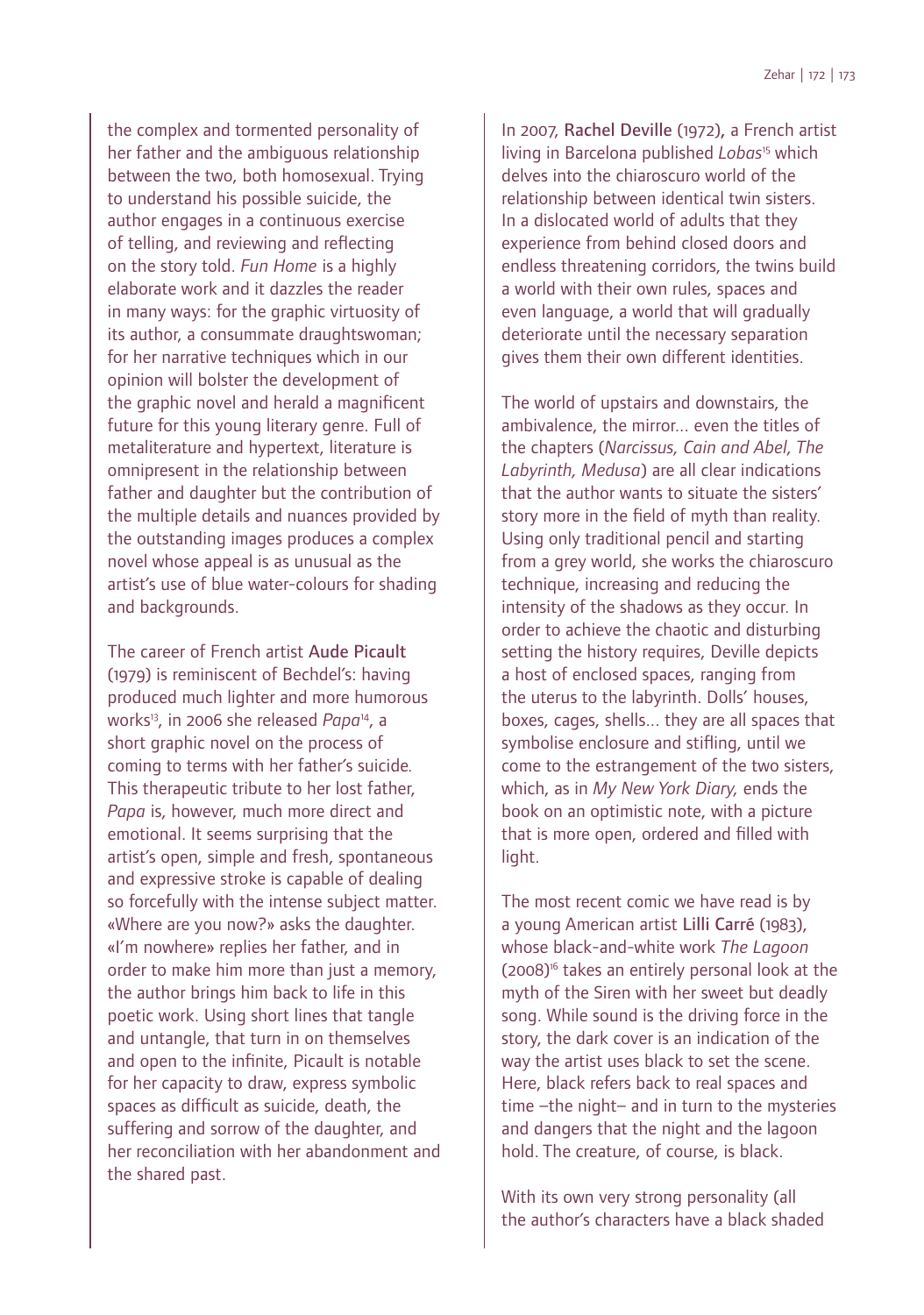triangle on their noses that makes her work easily identifiable) the book is disturbing in effect, with a successful fade-to-black at the end included.

There are many other artists we could include<sup>17</sup> but we shall end the list here. We believe that the influx of women into the world of the graphic novel not only provides female images that are removed from the sexist stereotypes that are so common in the genre but also offers new themes and visual techniques to reflect them with. The strongly autobiographical trend to be found in these works, far from taking us to non-transferrable worlds, demonstrates that women's experiences are very similar the world over, and also serves to cast some light on the shadows in which many of these hidden and silenced experiences have suffered until now: traumatic childhoods, raw adolescence, sexual abuse, domestic abuse, incest, social and sexual vulnerability, difficult relationships with parents... these are subjects that are constantly reflected and treated with a depth that confers on them a critical and social denunciation that it is important to highlight.

Another no less noteworthy feature is the lucidity and honesty with which these women have looked at the darker sides of all these experiences, visiting the most painful and traumatic spaces, yet providing the necessary touch of self-criticism, humour, delicacy and poetry to make them both readable and enriching.

- 1 The titles and the dates given in brackets after them are those of the publications in their original language. The footnotes refer to the Spanish edition.
- 2 Julia Doucet: *Diario de Nueva York.* Inreves, 2001.
- 3 Debbie Drechsler: *La muñequita de papá.*  La Cúpula, 2004.
- 4 Debbie Drechsler: *Verano de amor.*  La Cúpula, 2007.
- 5 Phoebe Gloeckner: *Vida de una niña.* La Cúpula, 2006.
- 6 Phoebe Gloeckner: *Diario de una adolescente.* La Cúpula, 2007.
- 7 Marjane Satrapi: *Persépolis.* Norma, 2002-2004.
- 8 Zeina Abirached: *El juego de las golondrinas.*  Sins Entido, 2008.
- 9 Kim Eun-Sung: *La historia de mi madre.*  Sins Entido, 2008.
- 10 Parsua Bashi: *Nylon Road.* Norma, 2009.
- 11 Rosalind B. Penfold: *Quiéreme bien. Una historia de maltrato.*  Lumen, 2006.
- 12 Alison Bechdel: *Fun Home. Una familia tragicómica.*  Mondadori, 2008.
- 13 Aude Picault: *Rollos míos.* Sins Entido, 2008 y *Más rollos míos.* Sins Entido, 2008.
- 14 Aude Picault: *Papá.* Sins Entido, 2009.
- 15 Rachel Deville: *Lobas.*  Sins Entido,2007.
- 16 Lilli Carré: *La laguna.*  La Cúpula, 2009.
- 17 For the personal approach to space in their work we can recommend a number of other authors who have been translated into Spanish, such as Mary Fleener, Linda Medley, Jessica Abel, Gabrielle Bell, Gabriella Giandelli, Vanna Vinci...